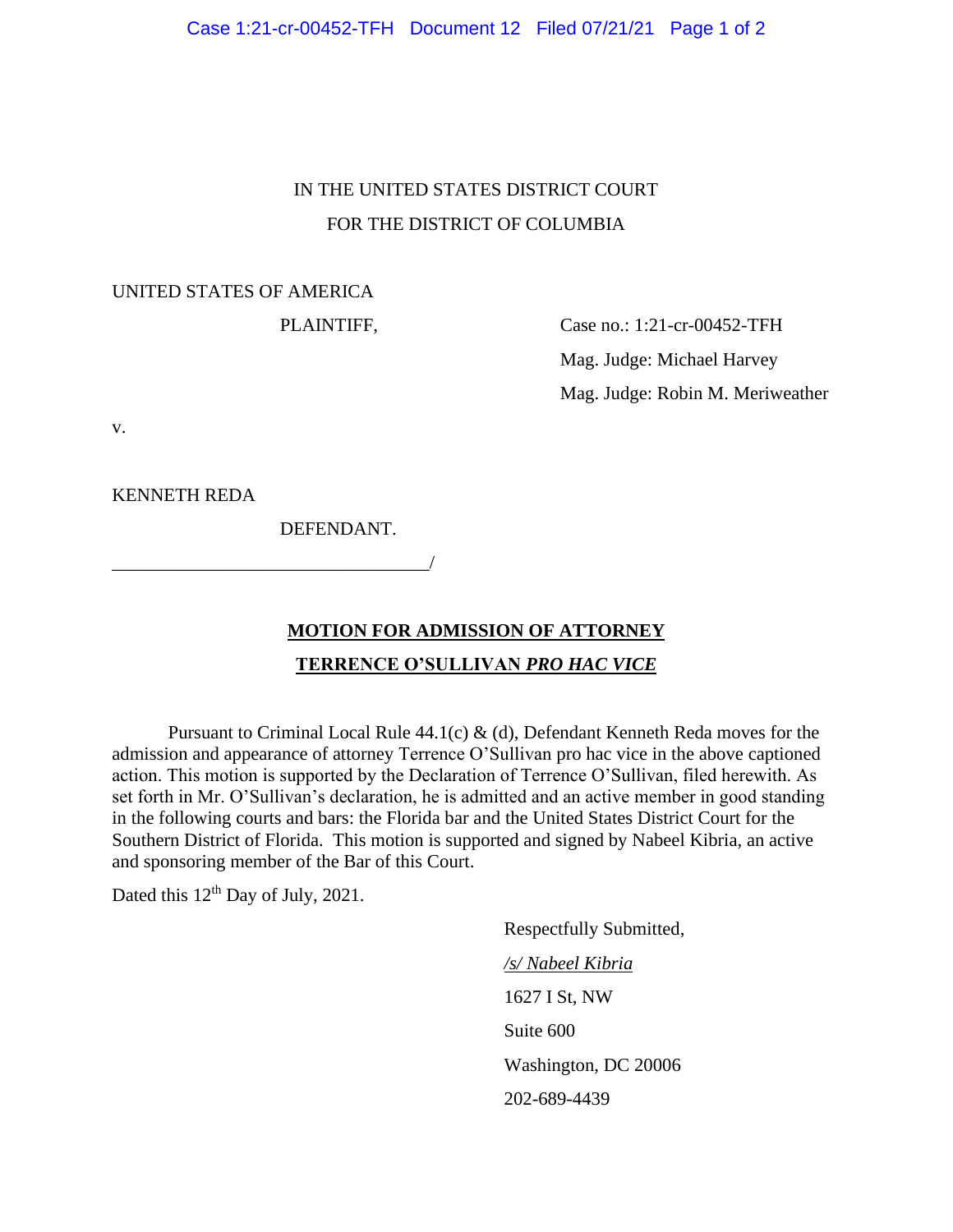DC BAR NO: 1022468

### **CERTIFICATE OF SERVICE**

I hereby certify that on July 12, 2021 I electronically filed the foregoing with the Clerk of Court using CM/ECF. I also certify that the foregoing document is being served this day on all counsel of record or pro se parties identified on the attached service lists in the manner specified, either via transmission of Notices of Electronic Filing generated by CM/ECF or in some other authorized manner for those counsel or parties who are not authorized to receive electronically Notice of Electronic filing.

Dated: July 12, 2021 */s/ Nabeel Kibria*

NABEEL KIBRIA DC BAR NO 1022468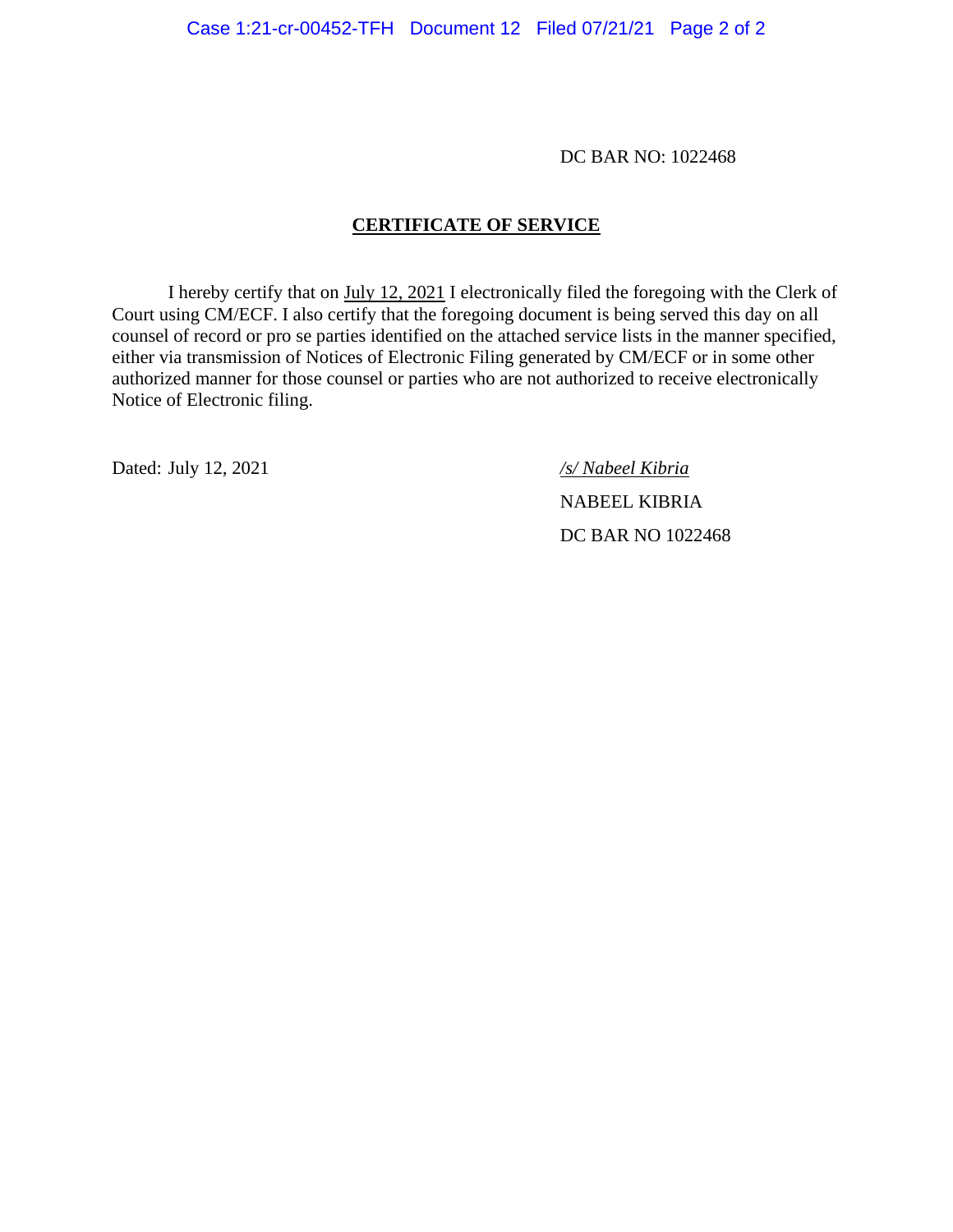# IN THE UNITED STATES DISTRICT COURT FOR THE DISTRICT OF COLUMBIA

## UNITED STATES OF AMERICA

PLAINTIFF,

Case no.: 1:21-MJ-00513-RMM Mag. Judge: Robin M. Meriweather

V.

**KENNETH REDA** 

DEFENDANT.

# DECLARATION OF TERRENCE O'SULLIVAN IN SUPPORT OF MOTION FOR ADMISSION OF ATTORNEY PRO HAC VICE

I, Terrence O'Sullivan, hereby declare:

1. My name, office address, telephone and email are as follows:

Terrence O'Sullivan

1250 W. Eau Gallie Blvd., Ste. G

Melbourne, Florida 32935

321-848-2144, 321-244-2882

Terrence@TerrenceOSullivanLaw.com

- 2. I have been admitted to the following courts and bars:
	- a. The State of Florida 2003.
	- b. United States District Court for the Southern District of Florida 2008.
- 3. I am currently in good standing with all states, courts, and bars in which I am admitted. I have never been the subject to discipline, nor have I been disciplined by any bar to which I am admitted or otherwise authorized to practice in.